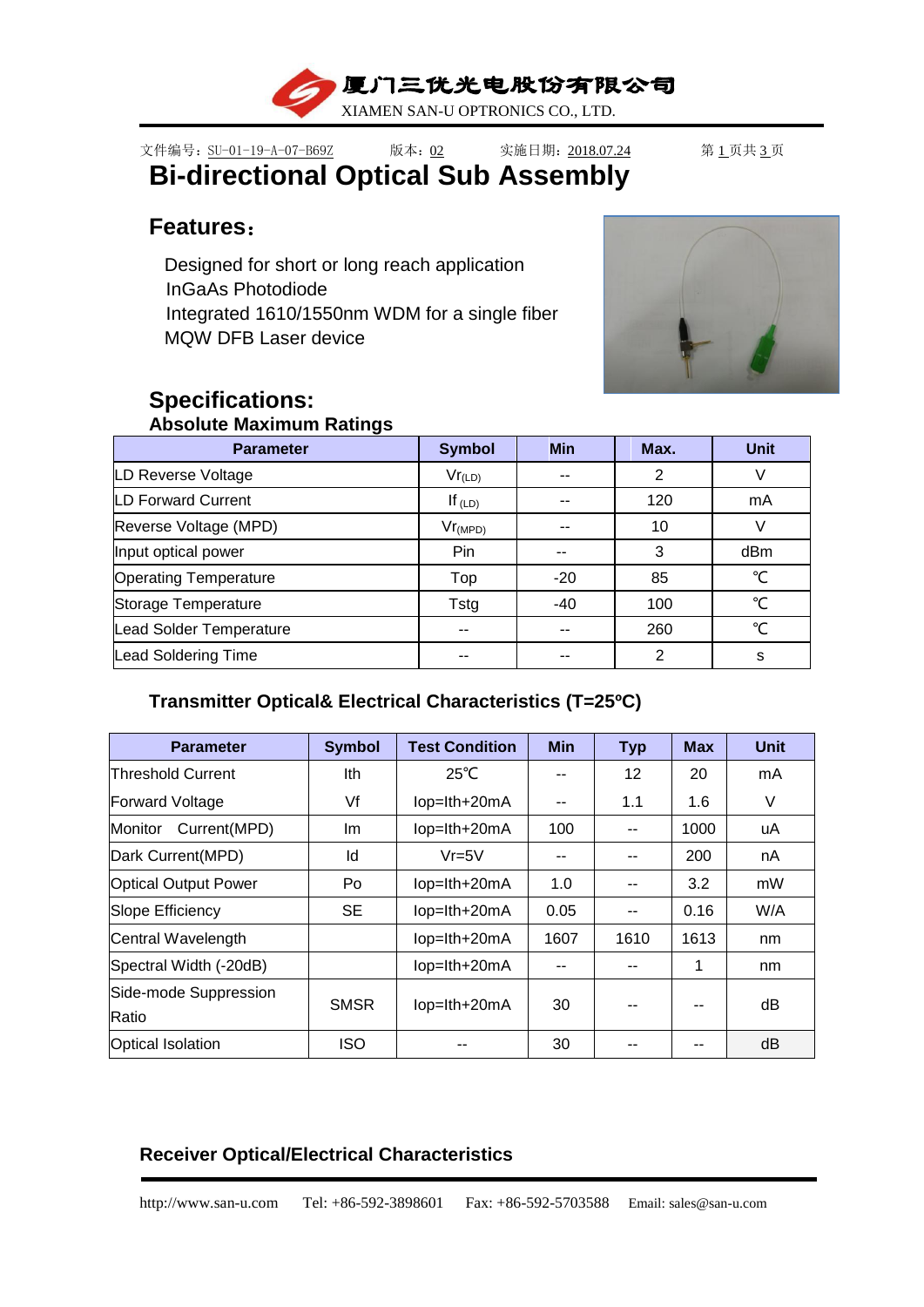

文件编号: SU-01-19-A-07-B69Z 版本: 02 实施日期: 2018.07.24 第 2页共 3页 **Parameter Symbol Test Condition Min Typ Max Unit** Responsivity Res 1550nm 0.8 0.85 -- A/W Dark Current  $\begin{vmatrix} 1 & 1 & 1 \\ 1 & 1 & 1 \end{vmatrix}$  and  $\begin{vmatrix} -1 & 1 & 1 \\ -1 & 1 & 1 \end{vmatrix}$  and  $\begin{vmatrix} -1 & 1 & 1 \\ 1 & -1 & 1 \end{vmatrix}$  and  $\begin{vmatrix} -1 & 1 & 1 \\ 1 & -1 & 1 \end{vmatrix}$  and  $\begin{vmatrix} -1 & 1 & 1 \\ 1 & -1 & 1 \end{vmatrix}$  and  $\begin{vmatrix} -1 & 1 & 1 \\ 1 & -1 & 1 \end{vmatrix$ Optical Return Loss | ORL | 1550nm | -- | -- | -40 | dB Operating Wavelength  $\vert$   $\vert$   $\vert$  -  $\vert$  1525 | 1550 | 1565 | nm

### **Optical Connector &Pigtail Characteristics**

|         | <b>Parameter</b>   | <b>Specifications</b> | <b>Remarks</b>              |
|---------|--------------------|-----------------------|-----------------------------|
|         | Connector          | SC/APC                | <b>CONICAL TYPE</b>         |
| Optical | <b>Fiber Color</b> | white                 | Loose tube is Hytrel        |
| Port    | Fiber Length       | $22cm \pm 3cm$        | Length to the connector end |
|         | Fiber              | <b>SMF</b>            |                             |

# **Mechanical Dimension and Pin Assignment:**



# **Order Information:**

**BOSA 2.5G 1610nm DFB-1550PD** —

| Fiber Length |
|--------------|
| 1m:1.0+0.1m  |
| 2m:2.0+0.1m  |
|              |